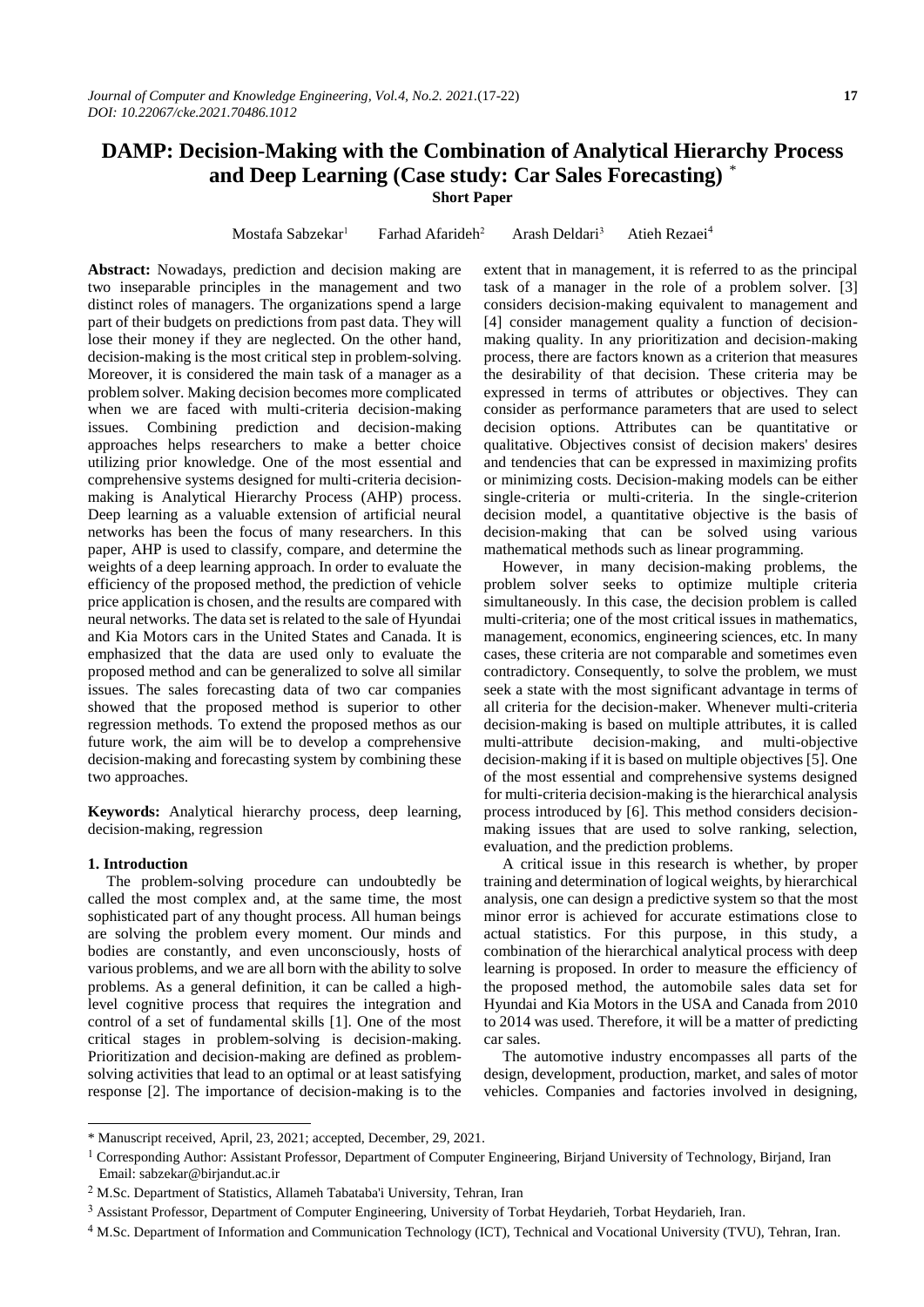manufacturing, marketing, and selling motor vehicles are part of the industry. In 2008, more than 70 million motor vehicles, including ordinary cars and commercial vehicles, were produced worldwide. In 2007, 71.9 million cars were sold worldwide, of which 22.9 million in Europe, 21.4 million in the Asia-Pacific, 19.4 million in the US and Canada, 4.4 million in Latin America, 4.4 million, 2 million in the Middle East, and 1.4 million in Africa were sold. When markets were stagnant in the US and Japan, Asia and South America grew and became powerful. The large markets of Russia, Brazil, India, and China also appear to have overgrown. The automotive industry, as one of the largest in the world, with vast amounts of financial and time capital invested in it, will require careful and accurate prediction of its futures and competitors to make significant and sensitive decisions. The automotive industry is affected not only by macro variables but also by hundreds of other factors. Many of these factors complicate decisions about the future of production and sales in the automotive industry. Producing any automotive product like any other industrial product requires preliminary investment and study. In recent years, the automotive and its related industries have taken on economic and political aspects, to the extent that the import or export of a country is sometimes subject to the trade of the automobile industry, and the trade balance is measured by this criterion.

Therefore, to predict car sales, which is also the subject of this study, a set of experts in North America, specified the priorities effective in car sales using questionnaires. Then, the processed weights obtained from the comments were presented as input to the neural network. The proposed conceptual model first finds the weights of the factors affecting sales, then attempts to discover the intrinsic relationship between the data, which finally achieves a more accurate prediction. Therefore, our main issue is defined as predicting the sale of automotive products to formulate and implement strategic decisions for the manufacturing and the distribution of the products by combining hierarchical analytical process and deep learning approaches.

Analytical Hierarchy Process (AHP) has shown great attention in the past decades for solving multi-criteria decision-making problems. For example, it has been applied to routing [7] and found the backup channels [8] in wireless networks, scheduling in the cloud [9], customer relationship management (CRM) [10], project quality management [11], medicine [12], e-learning [13], robotics [14], etc. On the other hand, the deep neural network has been attracted by different research communities during these recent years, from radiotherapy [15] and agriculture [16] to image processing [17] and network security in the Internet of Things (IoT) [18].

Due to the discussed applications of AHP and neural networks, there are several works in the literature that have tried to combine these two categories of methods. For example, in [19], the authors combined neural networks and AHP to choose the best place. This idea also was utilized by [20]. In another research, which we will compare with our method, the authors used this idea in car sales prediction [21]. Moreover, it has been applied to solve other similar problems [22-24].

In this paper, we utilized the benefits of deep neural networks for solving the problem. First, the opinions of experts are extracted, and AHP is used for weighting the criteria. Then, a deep learning approach is initialized with these weights. To the best of our knowledge, no study has utilized the AHP for initializing the weights of deep learning networks. Studies have usually used the optimization methods such as evolutionary algorithms to find the optimal weights for artificial neural networks (ANNs) and deep neural networks. Determining the initial weights for deep neural networks utilizing the experts' opinion can lead to better and more interpretable results.

#### **2. Theoretical Foundations**

## *A. Analytical Hierarchy Process (AHP)*

As mentioned bifore, one of the most critical steps in problem-solving is decision-making. Prioritization and decision-making are defined as the problem-solving activities leading to an optimal or at least satisfying response. Decision-making models can be either single-criteria or multi-criteria. In the single-criterion decision model, only a quantitative goal is the basis of decision-making that can be computed using various mathematical methods such as linear programming. However, in many decision-making issues, the problem solver seeks to optimize multiple criteria simultaneously. In this case, the decision problem is called multi-criteria, one of the most critical issues in mathematics, management, economics, engineering sciences, etc. One of the most important and comprehensive systems designed for multi-criteria decision-making is the Analytical Hierarchy process first introduced by [6]. This method is used to solve problems such as ranking, selection, evaluation, preparation, and the prediction that are all considered as decision-making problems. The advantages of this approach include the possibility of formulating the problem in a hierarchical way, the possibility of considering different quantitative and qualitative criteria in the problem, as well as the possibility of incorporating different options in decision-making and sensitivity analysis on the criteria. In addition, since this method is based on pairwise comparisons, it facilitates judgment and computation. The AHP can also express the degree of consistency and inconsistency of the decision, which is a prominent feature of this approach in solving multi-criteria decision-making problems. Finally, it should be noted that this method has benefited from a solid theoretical foundation [3].

In the next step, the optimal weights of the edges are calculated, and the decision compatibility is examined. Some of the essential features and advantages of the AHP method can be summarized as follows [6]:

- Uniqueness and the simplicity of the model;
- Complexity: This approach uses both systematic and detailed analysis simultaneously to solve complex problems;
- Hierarchical structure (like human thinking);
- Consistency: it calculates and presents the logical consistency of judgments.

#### *B. Deep learning*

Deep structures, unlike shallow ones that usually have a hidden layer, have more hidden layers in their architecture. In supervised learning, after the last hidden layer in both types of structures, a layer with linear activation is placed to produce desirable outputs [25]. Many shallow structures such as Gaussian combinations and neural networks with a hidden layer are general approximators. In other words, they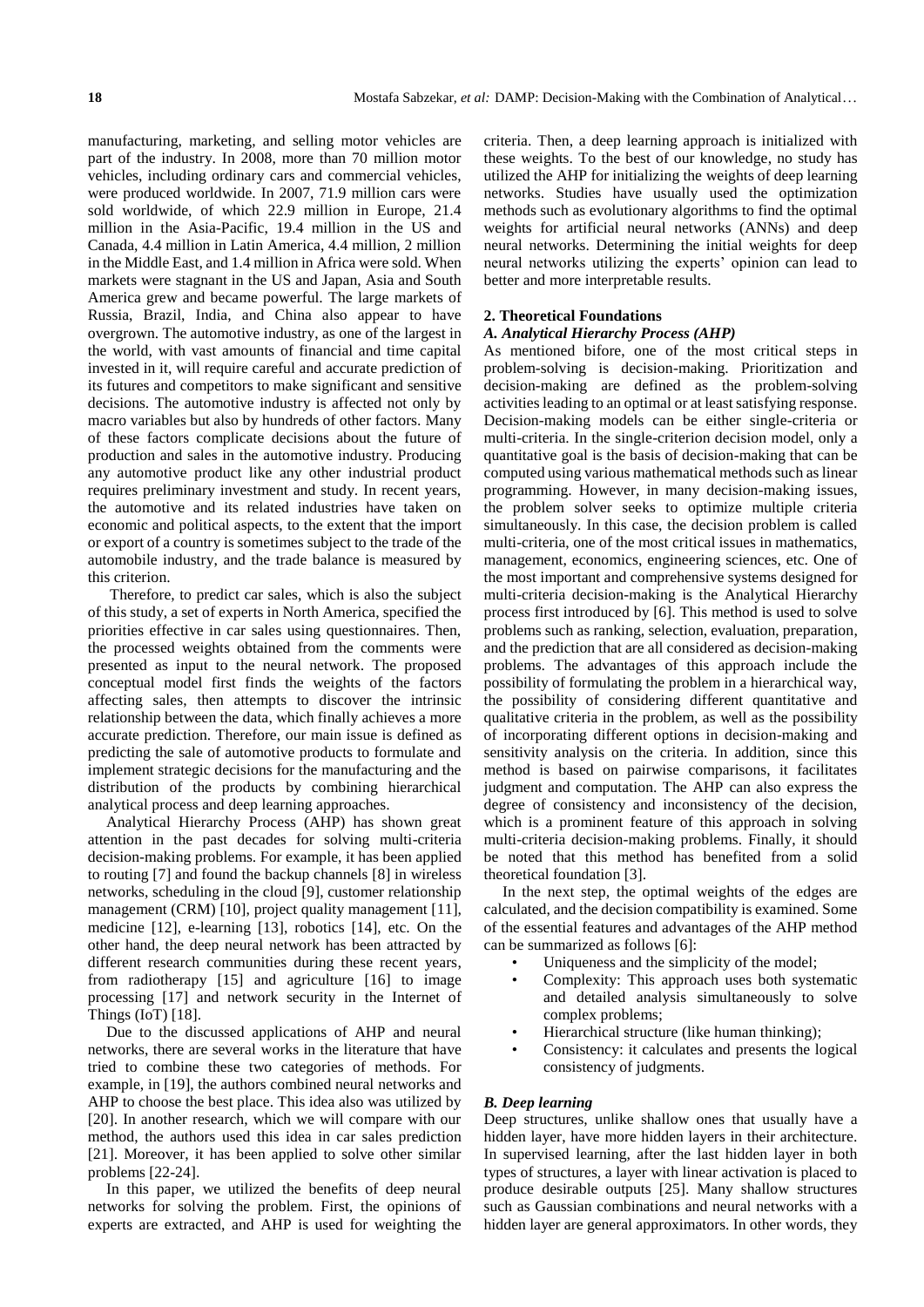can represent any function, but there is a fundamental limitation considering these structures. These structures can represent any function that has enough variables in the hidden layer. In practice, this constraint is not always possible to meet. Specifically, for functions with high fluctuations, the number of parameters required increases exponentially as the input data dimension increases [26].

In contrast, deep structures that employ a greater number of hidden layers than shallow structures while being general approximators can provide more efficient representations, simultaneously [27]. In practice, deep structures lead to representations with significant features that can resist transformations such as displacement and rotation [28]. Representations obtained from deep structures are mainly distributed (which lead to non-local generalizations) and sparse. Moreover, deep structures can learn hierarchical representations that are very similar to the visual structure in humans [29].

In this study, deep feedforward networks are used. The traditional belief about feedforward networks was that training in these networks with backpropagation is difficult [30]. However, [31] claim that good classification functions can be achieved in these networks. In this research, the best classification result of handwritten numbers of the MNIST database was achieved using many hidden layers, many neurons per layer, and numerous deformed training images to avoid overfitting. The number of parameters in the proposed structure was between 1.34 and 11.12 million, leading to low generalization capability and very high computational overhead. In order to overcome the above challenges, different studies such as [13] were performed.

Therefore, deep learning is neural networks that model high-level abstract concepts at different levels and layers. The main benefits of this learning method can be stated as follows:

- Learning representation: the primary requirement of any learning algorithm is to extract features from the inputs. These features may be manual (supervised methods) or automated (unsupervised methods). Manually extracting features is usually time-consuming, inaccurate, incomplete, or overly expensive. Deep learning is a way to extract features automatically.
- Multilayer learning representation: deep learning enables us to build high-level abstract concepts using bottom-up multilevel learning that leads to high accuracy.

In the following section, we will present the proposed structure that is based on a deep learning approach.

#### **3. The Proposed Method**

The neural networks and, by nature, deep networks are considered as black-box models. The reason is that there is no direct and simple link between their trained weights and the function being approximated by them. The black-box models are created and designated directly from data. It means that no one (even those who design them) can understand how their variables and weights are being combined to make predictions. The performance of prediction is directly associated with how these weights is determined. In most of the training algorithms, they start with random weights and refine them based on training data. Therefore, they are sensitive to initial random weights and a good initialization have positive effects on the performance of the algorithm.

Many studies in the literature have tried to find appropriate weights. For example, in some researches, the optimal weights were determined by combining the learning algorithm with evolutionary algorithms such as genetic algorithms and so on. It should be emphasized that obtaining the optimal weights in training stage does not necessarily guarantee high accuracy in testing stage. Thus, we cannot really talk about the best weights and therefore the best solution.

As mentioned above, the main contribution of the paper is to investigate whether the obtained weights from the experts' opinion can improve the prediction results in car sales forecasting application. For this purpose, we first determine how much each input factor affects the car sales using the Analytical Hierarchy Process (AHP). We believe that the obtained weights are more reliable in comparison to calculate them using the optimization algorithms, such as Bayesian optimization, evolutionary optimization algorithms, and etc. The reason is that the weights are obtained from the experts' opinion. In the next phase, we use these weights fed to a deep learning predictive system as initial weights. Figure 1 shows the schematic of the proposed structure:



Figure 1. The structure of the proposed method

As Figure 1 shows, the proposed architecture consists of five phases. In the first phase, essential and influential criteria for car sales must be extracted to calculate the AHP weights. The variables of this study are divided into five categories of external factors, including economic dimension, performance, safety, driver and passenger comfort, body and interior size, and an internal factor called season and month influence on car sales. Next, in order to prepare the matrix consisted of score pairs in the AHP method, a questionnaire must be prepared and completed by experts in the automotive field. Therefore, the authors of [28] have benefited from the help of UCLA university professors. Then, using the Expert Choice software, the required weights are calculated by the AHP method, and deep learning structure is used for training of the extracted data. Finally, the trained network will be evaluated. Hence, the steps can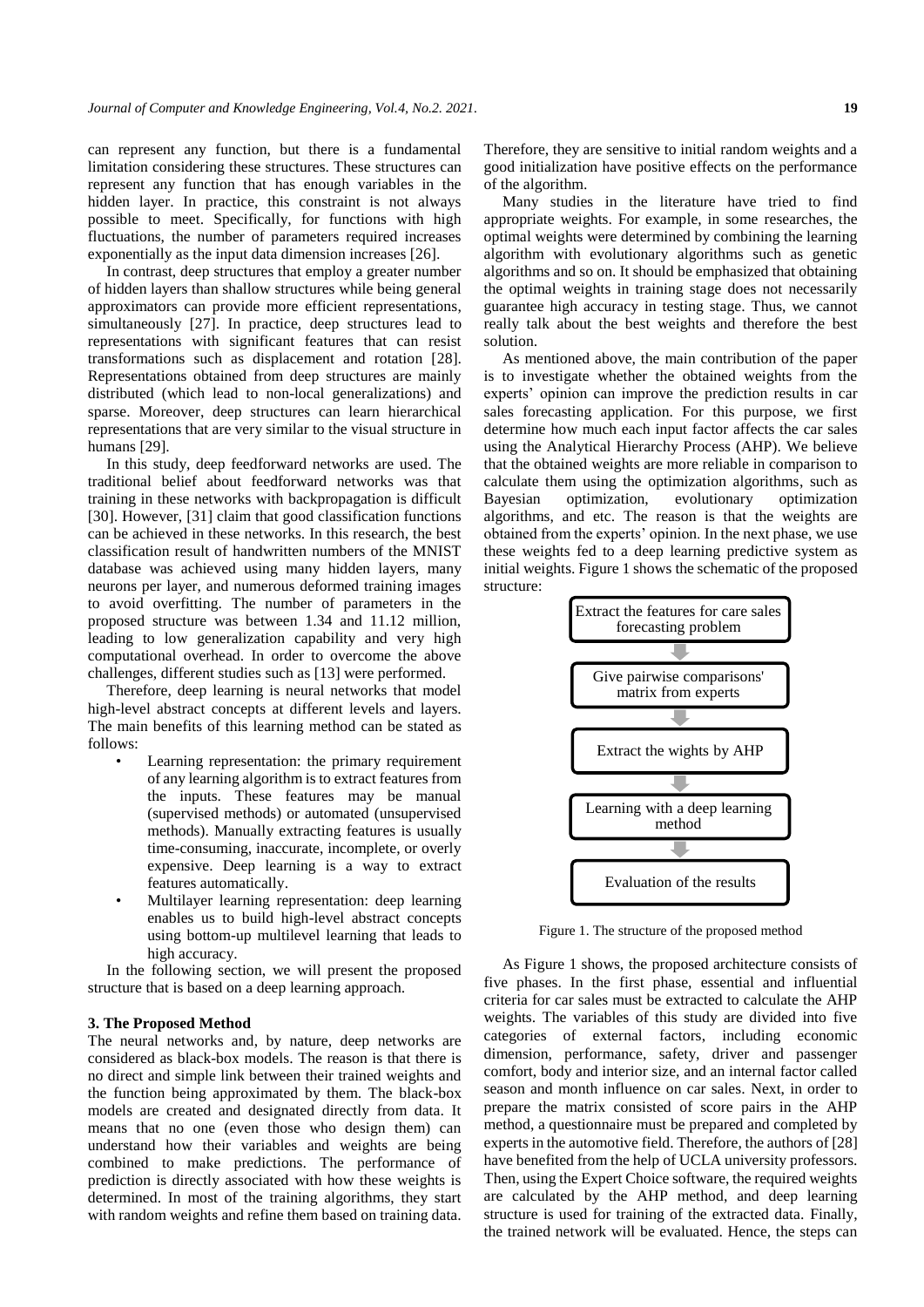be described in more detail as follows:

- 1. First, we acquire the influential variables in selecting the best model through questionnaires and interviews with the experts. According to the questionnaire, the necessity and importance of each criterion are asked by the Likert scale from the expert. Thus, at this stage, the criteria that are effective in the evaluation process and their importance are determined.
- 2. The hierarchical structure of the problem is constructed.
- 3. Determining the statistical population and samples: A set of questionnaires are distributed among the samples to collect information, including the extent of various factors on car sales. The importance of each of these factors is judged by the extremely important, very important, important, slightly important, and unimportant options.
- 4. Data is normalized and converted into appropriate network inputs.
- 5. Use of AHP for determining the initial weights: To calculate the initial weights in the neural network using weights derived from the Likert questionnaires, the paired comparisons table must be constructed. The pairwise comparisons table is compiled by dividing the weights obtained for each of the factors in the questionnaire and comparing the individual elements of each level relative to the levels. Then, using AHP rules and using the *Expert Choice* software, the final weight of each criterion, sub-criteria, and options are calculated.
- 6. Architecture selection for the network: The deep learning network has been used for the proper architecture selection.

In the next section, we compare the results of the proposed architecture with the neural network-based method [21].

## **4. Experimental Results**

## *A. Analytical Hierarchy Process (AHP)*

Similar to the research conducted in [28], the statistical population of this study is the market of Kia and Hyundai products in the US and Canada between 2010 and 2014. The data was extracted from official US industry oversight databases, as well as from Kia and Hyundai. Table 1 shows the target data assumed in this research.

| Month     | 2010  | 2011   | 2012   | 2013   | 2014   |
|-----------|-------|--------|--------|--------|--------|
| January   | 52626 | 65003  | 78211  | 80015  | 81016  |
| February  | 58056 | 76339  | 96189  | 93816  | 90221  |
| March     | 77524 | 106052 | 127233 | 117431 | 121782 |
| April     | 74059 | 108828 | 109814 | 110871 | 119783 |
| May       | 80476 | 107426 | 118790 | 120685 | 130994 |
| June      | 83111 | 104253 | 115139 | 115543 | 118051 |
| July      | 89525 | 105065 | 110095 | 115009 | 119320 |
| August    | 86068 | 99693  | 111127 | 118126 | 124670 |
| September | 76627 | 87660  | 108130 | 93105  | 96638  |
| October   | 73855 | 90092  | 92723  | 93309  | 94775  |
| November  | 67324 | 86617  | 94542  | 101416 | 98608  |
| December  | 75246 | 94155  | 98613  | 96636  | 11009  |

Table 1. Monthly sales

The first five exogenous variables were used as neural network inputs, and the network was prepared to enter the sixth variable, which was the effect of season and month on sales. The monthly impact was then normalized and used as the main input of the network. In the previous researches, the effective weights on car sales have been extracted, but this study needs to reproduce these effective weights due to the specific geographical area. In order to study the impact of seasonal and monthly inputs, the best-selling and low-selling months and the ranking of these months based on the sales statistics from 2010 to 2014 were extracted and analyzed and then normalized using the Min-Max method as follows.

$$
x_{new} = \frac{x_{old} - x_{min}}{x_{max} - x_{min}} \tag{1}
$$

As for the Expert Panel Analysis, it should be noted that this study benefited from the opinion of the experts who are directly involved with the car industry.

### *C. Analytical Hierarchy Process*

The importance of the factors affecting vehicle sales and their weights were extracted by AHP.

## *D. Training using deep learning methods*

The first five variables of the first category are used as inputs for network training. They are normalized between 0 and 1 using Equation (1)  $(x_{min}=0 \text{ and } x_{max}=1)$ . Due to the consistency of criteria selection for human beings, the data that influence one's choice over time are unchanged. For example, a person who cares about safety, according to the theory of personality and choice stability, is unlikely to change his mind about his choice in the following five years. However, after considering fixed weights, this research requires a dynamic index to improve the network training accuracy. For this purpose, seasonal and monthly data were used to input the sixth variable, dynamically. The method of extracting the monthly data for each country was independent and unique because the coefficients of the months differ in the two countries. To extract valid monthly data and seasonal impact on purchases by classifying the data, the ranking of the best-selling months was done, and then the obtained rankings were normalized. The results obtained from the analysis of Table 2 are then normalized and presented to the network for training.

Table 2. Ranking based on the yearly sales

| Month     | 2010 | 2011 | 2012 | 2013 | 2014           |
|-----------|------|------|------|------|----------------|
| January   | 12   | 12   | 12   | 12   | 12             |
| February  | 11   | 11   | q    | 9    |                |
| March     | 5    | 3    |      | 3    | 3              |
| April     | 8    |      | 6    | 6    |                |
| May       | 4    | 2    | 2    |      |                |
| June      | 3    | 5    | 3    |      | 6              |
| July      |      |      | 5    | 5    | 5              |
| August    | 2    | 6    |      | 2    | $\overline{c}$ |
| September | 6    | 9    |      | 11   | 9              |
| October   | 9    | 8    | 11   | 10   | 10             |
| November  | 10   | 10   | 10   |      | 8              |
| December  | 7    |      | 8    | 8    | 7              |

#### *E. Results Comparison*

In order to evaluate the proposed method, the MSE criterion is considered, which is defined as Equation (2):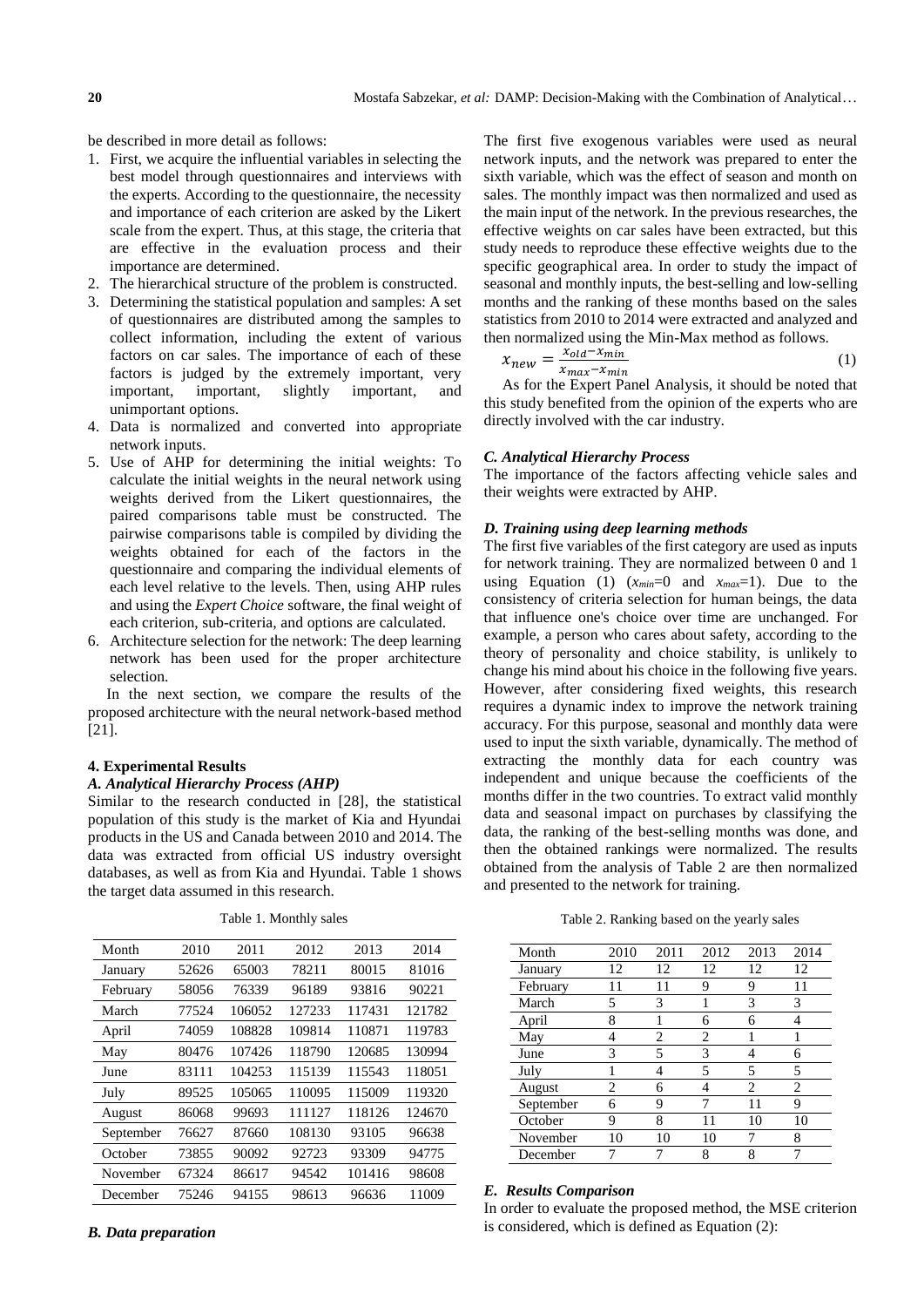*Journal of Computer and Knowledge Engineering, Vol.4, No.2. 2021.* **21**

$$
MSE = \frac{1}{n} \sum_{i=1}^{n} (Y_i - \hat{Y}i)
$$
 (2)

where *Y* is the actual sales value, and  $\hat{Y}$  is the predicted sales value. The lower the error, the better the performance of the method. The results of this parameter are then compared with the exponential regression, linear regression, support vector regression (SVR), and AHP  $+$  ANN methods [21]. The results are summarized in Table 3.

There are many supervised regression models. We chose SVR for comparing. The SVR model is the promising extension of SVM to solve regression problems [32]. In ε-SVR, the goal is to find a function  $f(x)$  that has at most  $\varepsilon$ deviation from the true  $y_i$  for all the training data, and is as smooth as possible. In the other words, we do not care about errors as long as they are less than *ε.* By introducing the slack variables  $\xi_i, \xi_i^*$ , some errors are allowed in the constraints. Hence, the SVR can be formulated as the following optimization problem:

Minimize 
$$
\frac{1}{2} ||w||^2 + C \sum_{i=1}^n (\xi_i + \xi_i^*)
$$
  
subject to 
$$
y_i - (w^T \varphi(x_i) + b) \le \varepsilon + \xi_i,
$$

$$
w^T \varphi(x_i) + b - y_i \le \varepsilon + \xi_i^*,
$$

$$
\xi_i, \xi_i^* \ge 0
$$
(3)

The constant *C* determines the trade-off between the flatness of *f* and the amount up to which deviations larger than *ε* are tolerated.

Table 3. Comparison of different methods

| Method                        | <b>MSE</b>          | $\mathbf{R}^2$ |
|-------------------------------|---------------------|----------------|
| <b>Exponential Regression</b> | $37.2\times10^{8}$  | 0.73           |
| Linear Regression             | $1.64\times10^{8}$  | 0.77           |
| <b>SVR</b>                    | $1.0\times10^{8}$   | 0.80           |
| $AHP+ANN [21]$                | $0.44\times10^{8}$  | 0.84           |
| ANN-GA                        | $0.84\times10^{7}$  | 0.87           |
| The proposed method           | $0.6 \times 10^{7}$ | 0.91           |

As Table 3 indicates, the proposed method performs ten times better than the AHP + ANN method, which demonstrates the superiority of deep learning in conditions similar to artificial neural networks. It is also observed that in a method such as SVR, which is one of the most important forecasting methods, not considering the weights obtained from AHP has reduced the prediction efficiency.

As final discussion, we should emphasize that the AHP does not find the optimal weights for ANN. However, it should be noted that obtaining the optimal weights in training stage does not necessarily guarantee high accuracy in testing stage. Thus, we cannot really talk about the best weights and therefore the best solution. Thus, we compared our proposed method with ANN-GA to prove our claim. In ANN-GA, we obtained the optimal weights of a neural network predictor by genetic algorithm. We can conclude from Table 3 that the proposed method outperforms NN-GA. The obtained results proved our claim.

For statistical analysis of the obtained results by different approaches, we utilized Wilcoxon's signed-rank test [33] with significance level of 0.05 for ten independent runs of each method. This test is used for pairwise performance evaluation between the proposed method and the others. Table 4 shows the test results in terms both *MSE* and *R 2* .

Table 4. P-value for different methods in terms of MSE and  $\mathbb{R}^2$ 

| Method                        | MSE    | $\mathbf{R}^2$ |
|-------------------------------|--------|----------------|
| <b>Exponential Regression</b> | 0.0001 | 0.0004         |
| Linear Regression             | 0.0025 | 0.0012         |
| <b>SVR</b>                    | 0.0056 | 0.0041         |
| $AHP+ANN [21]$                | 0.0067 | 0.0069         |
| ANN-GA                        | 0.0057 | 0.0054         |

As Table 4 shows, the proposed AHP + Deep method showed a significant difference in comparison with the other approaches.

#### **5. Conclusion and Future Works**

This paper presented a hybrid method combining the Analytical Hierarchy Process (AHP) and deep learning for car sales forecasting. One of the main challenges in neural networks and by nature deep networks is determining their weights. No one can understand how their variables and weights are being combined to make predictions. We utilized AHP to feed the obtained weights to the neural network as input weights. These weights reflect the experts' opinions about the factors affecting car sales and provide better choices for initialization of network training. Thus, we first acquire the influential variables in selecting the best model through interviews and questionnaires from the experts. Using the questionnaire, the necessity and importance of each criterion were asked and ranked by the Likert scale from the expert. Thus, the criteria that are effective in the evaluation process and their importance were determined. Then, a set of questionnaires were distributed among the samples to collect information, including the extent of various factors on car sales. Next, the AHP was used to calculate the initial weights of networks. The sales forecasting results for two car companies showed that the proposed method was superior to other regression methods. To extend and improve our proposed method as a future work, the aim will be to develop a comprehensive decision-making and forecasting system by combining these two approaches. Thus, it can be left as a future study for the researchers.

#### **References**

- [1] F.C. Goldstein, and H. S. Levin, "Disorders of reasoning and problem-solving ability," Guilford Press, 1987.
- [2] R. R. Yager, "Bidirectional possibilistic dominance in uncertain decision making," Knowledge-Based Systems, (133): 269–277, 2017.
- [3] H. Simon, "Making Management Decisions: The Role of Intuition and Emotion," The Academy of Management Executive, 1(1), 1987.
- [4] D. Lee, P. Newman and R. Price, "Decision making in organisations," Financial Times/Pitman Pub, 1999.
- [5] C. Zopounidis and M. Doumpos, "Multiple Criteria Decision Making," Springer International Publishing, 2017.
- [6] T. L. Saaty, "The analytic hierarchy process : planning, priority setting, resource allocation," McGraw-Hill International Book Co., 1980.
- [7] N. Dharani Kumari, B. Shylaja, "AMGRP: AHP-based Multimetric Geographical Routing Protocol for Urban